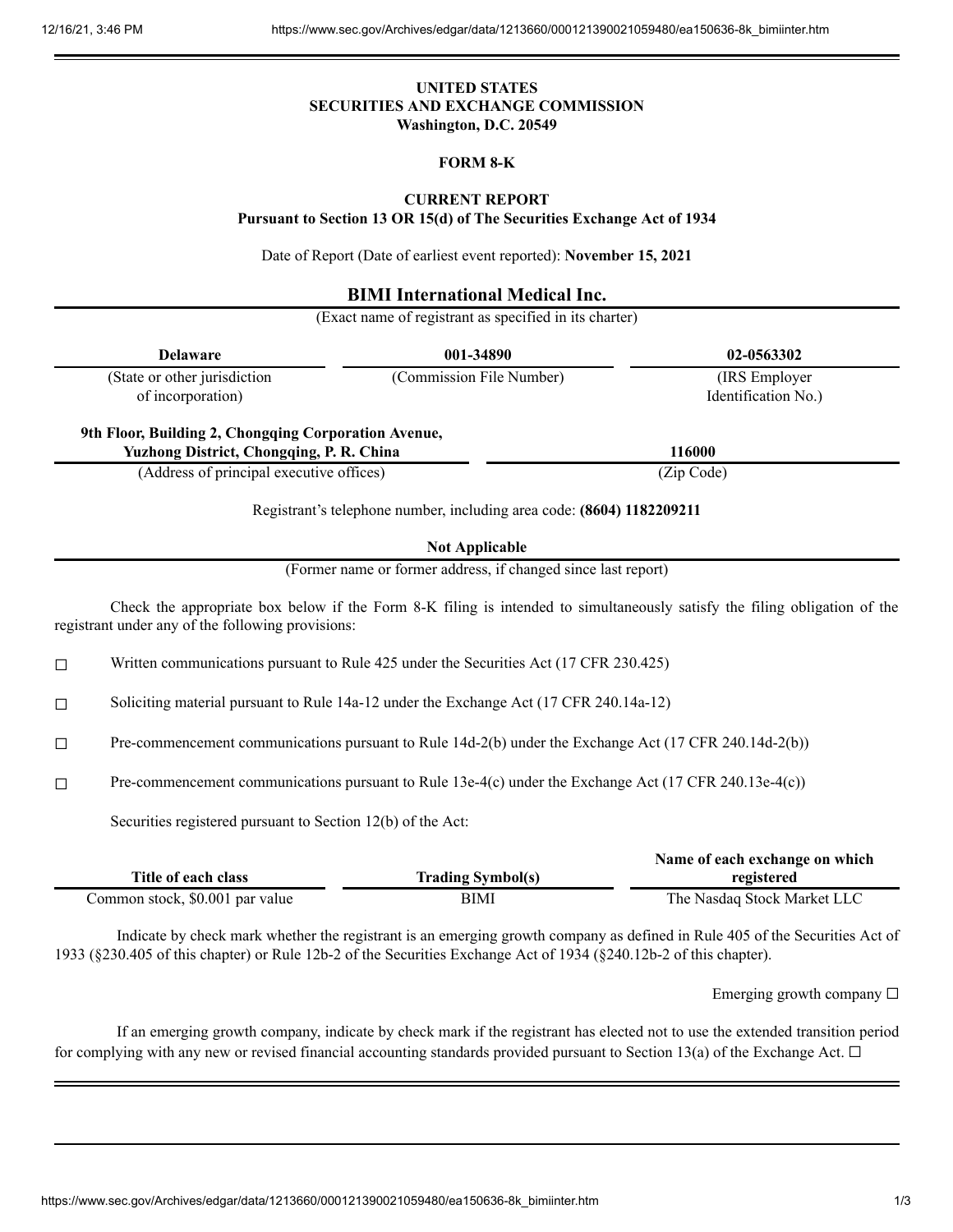#### **ITEM 2.02 RESULTS OF OPERATIONS AND FINANCIAL CONDITION.**

On November 15, 2021, the Registrant reported its results of operations for the quarterly period ended September 30, 2021. A copy of the press release issued by the Registrant in this connection is furnished herewith as Exhibit 99.1.

The information in this Item in this Current Report on Form 8-K and Exhibit 99.1 attached hereto are being furnished and shall not be deemed "filed" for purposes of Section 18 of the Securities Exchange Act of 1934 (the "Exchange Act") or otherwise subject to the liabilities of that section, nor shall it be deemed incorporated by reference in any filing under the Securities Act of 1933 or the Exchange Act, regardless of any general incorporation language in such filing.

### **ITEM 9.01 FINANCIAL STATEMENTS AND EXHIBITS.**

(c) Exhibits

Exhibit 99.1 Press Release dated [November](https://www.sec.gov/Archives/edgar/data/1213660/000121390021059480/ea150636ex99-1_bimiinter.htm) 15, 2021 104 Cover Page Interactive Data File (embedded within the Inline XBRL document).

1